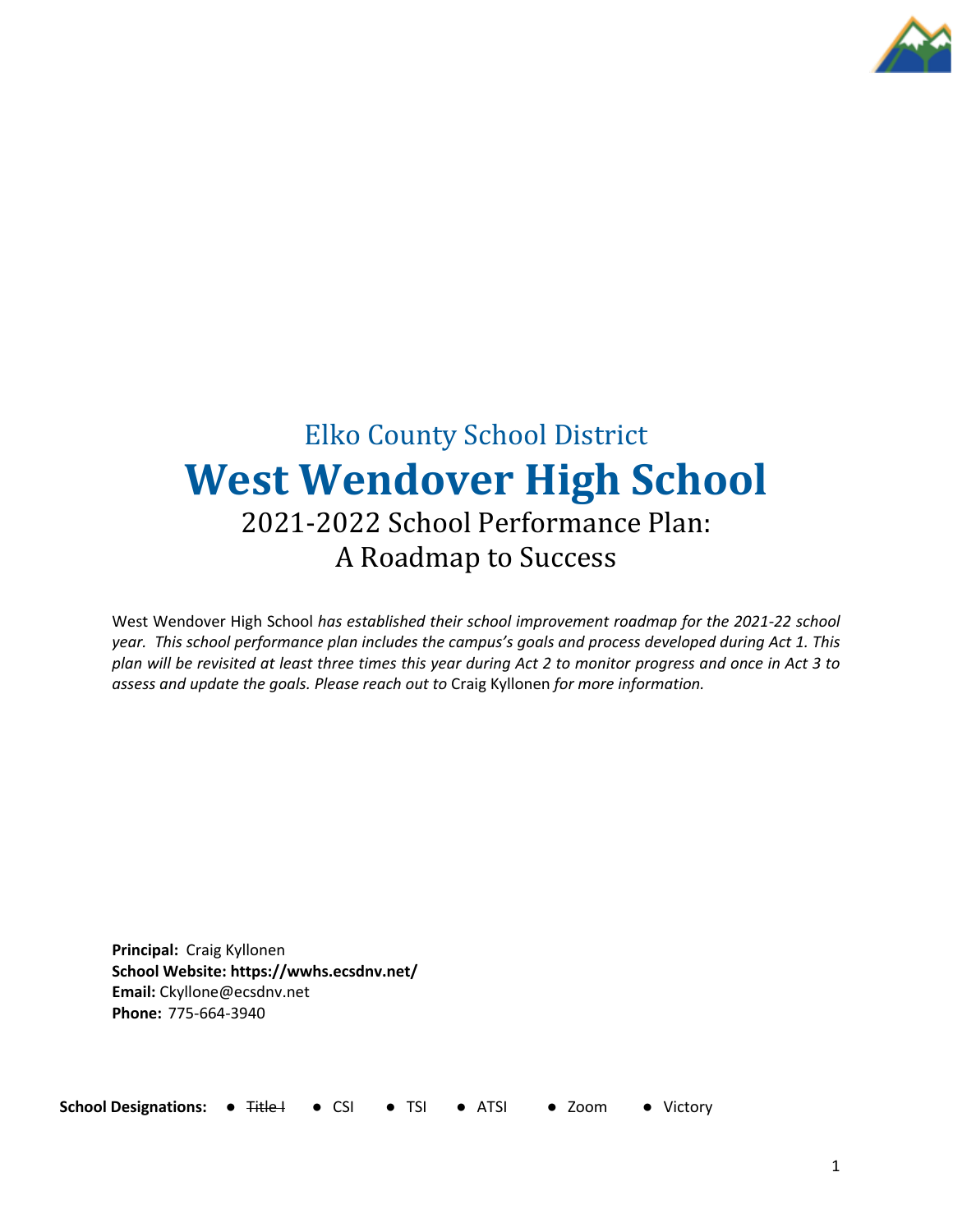

## **School Information**

*This section provides an at-a-glance view of the school's enrollment and student performance data. For information about Nevada's Consolidated State Plan, see Every Student Succeeds Act (ESSA), and for detailed information about the School and District rating system, see the School Rating Overview.*

| <b>Enrollment Data</b> |              |                                 |              |                 |              |        |                                   |                                |            |     |            |
|------------------------|--------------|---------------------------------|--------------|-----------------|--------------|--------|-----------------------------------|--------------------------------|------------|-----|------------|
|                        | <b>Total</b> | Am $ln/$<br>AK<br><b>Native</b> | <b>Asian</b> | <b>Hispanic</b> | <b>Black</b> | White  | <b>Pacific</b><br><b>Islander</b> | Two or<br><b>More</b><br>Races | <b>IEP</b> | EL  | <b>FRL</b> |
| <b>School</b>          | 280          | 1.8%                            | .3%          | 72.7%           | 0%           | 24.5%  | 0%                                | .3%                            | 24%        | 10% | 62%        |
| <b>District</b>        | 10247        | 5.85%                           | .77%         | 31.39%          | 0.85%        | 58.5%  | .35%                              | 2.29%                          | $\%$       | %   | %          |
| <b>State</b>           | 96,938       | .82%                            | 5.44%        | 42.69%          | 11.45%       | 31.36% | 1.46%                             | 6.78%                          | %          | %   | %          |

|                         | <b>Student Performance Data</b> |             |                 |                 |             |                 |                 |                |             |                 |
|-------------------------|---------------------------------|-------------|-----------------|-----------------|-------------|-----------------|-----------------|----------------|-------------|-----------------|
|                         |                                 | <b>Math</b> |                 |                 | <b>ELA</b>  |                 |                 | <b>Science</b> | <b>ELPA</b> |                 |
| <b>Academic</b><br>Year | School/<br><b>District</b>      | Proficiency | Growth<br>(MGP) | Growth<br>(AGP) | Proficiency | Growth<br>(MGP) | Growth<br>(AGP) | Proficiency    | Proficiency | Growth<br>(AGP) |
|                         | <b>School</b>                   | 9.4%        | <b>NA</b>       | <b>NA</b>       | 37.5%       | <b>NA</b>       | <b>NA</b>       | 20.7%          | <b>NA</b>   | 38.5%           |
| 2018                    | <b>District</b>                 | 25.1%       | 51.2%           | 34.5%           | 41.1%       | 51%             | 48.9%           | 17.1%          | <b>NA</b>   | 27.1%           |
|                         | <b>School</b>                   | 20.7%       | <b>NA</b>       | <b>NA</b>       | 42.1        | <b>NA</b>       | <b>NA</b>       | 16.4%          | <b>NA</b>   | 31.3%           |
| 2019                    | <b>District</b>                 | 20.8%       | 20.8%           | 34.5%           | 46.1%       | 51%             | 48.9%           | 27.2%          | 9.32%       | 17.8%           |
|                         | <b>School</b>                   | 11.3%       | <b>NA</b>       | <b>NA</b>       | 28.6%       | <b>NA</b>       | <b>NA</b>       | 18.1%          | <b>NA</b>   | <b>NA</b>       |
| 2020                    | <b>District</b>                 | <b>NA</b>   | <b>NA</b>       | <b>NA</b>       | 31.5%       | <b>NA</b>       | <b>NA</b>       | 25.3%          | <b>NA</b>   | <b>NA</b>       |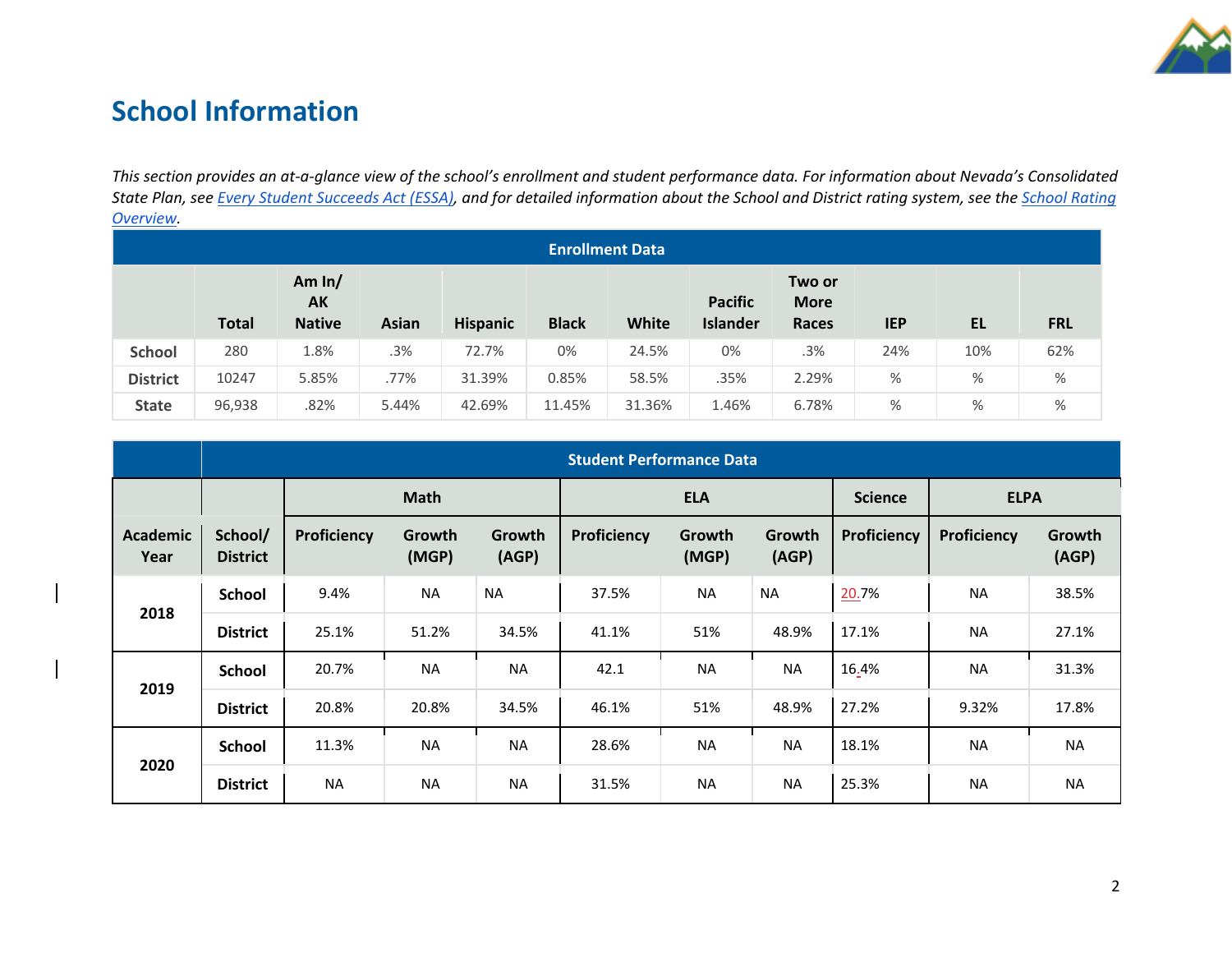

| 4 Year ACGR     |       |                                                         |       |  |  |
|-----------------|-------|---------------------------------------------------------|-------|--|--|
|                 | 2018  | Grad Rate 2017- Grad Rate 2018- Grad Rate 2019-<br>2019 | 2020  |  |  |
| School          | 85.37 | 87.01                                                   | 74.67 |  |  |
| <b>District</b> | 88.49 | 91.82                                                   | 83.83 |  |  |

| <b>School Climate Data</b> |                                                |                      |                         |  |  |
|----------------------------|------------------------------------------------|----------------------|-------------------------|--|--|
|                            | <b>Cultural &amp; Linguistic</b><br>Competence | <b>Relationships</b> | <b>Emotional Safety</b> |  |  |
| <b>School</b>              | 378                                            | 363                  | 353                     |  |  |
| <b>District</b>            | 380                                            | 361                  | 347                     |  |  |

# **School Continuous Improvement (CI) Team**

*The Continuous Improvement Team is made up of a diverse group of school administrators, teachers, staff, caretakers, and students. This team meets regularly to develop, monitor, and continually respond to the school's teaching and learning needs.*

| <b>Name</b>                                                            | <b>Role</b>                                                  |
|------------------------------------------------------------------------|--------------------------------------------------------------|
| Craig Kyllonen                                                         | Principal(s) (required)                                      |
| Jared Holloway                                                         | Other School Leader(s)/Administrator(s) (required)           |
| James Wahlstrom, Tyler Olson, Tyler Peterson, Jerry Ruth, Kathy Durham | Teacher(s) (required)                                        |
| Heidi Ruth                                                             | Paraprofessional(s) (required)                               |
| Breanne Marriott, Perla Barboza                                        | Parent(s) (required)                                         |
| Rhae Johnson, Omar Rodriquez, Celali Ruvalcaba                         | <b>Student(s)</b> (required for secondary schools)           |
| <b>NA</b>                                                              | Tribes/Tribal Orgs (if present in community)                 |
| James Wahlstrom and Jerry Ruth                                         | Specialized Instructional Support Personnel (if appropriate) |
| *Add rows as needed                                                    |                                                              |

## **School Community Outreach**

*This section highlights outreach events facilitated by the school to engage students, regarding school partner.*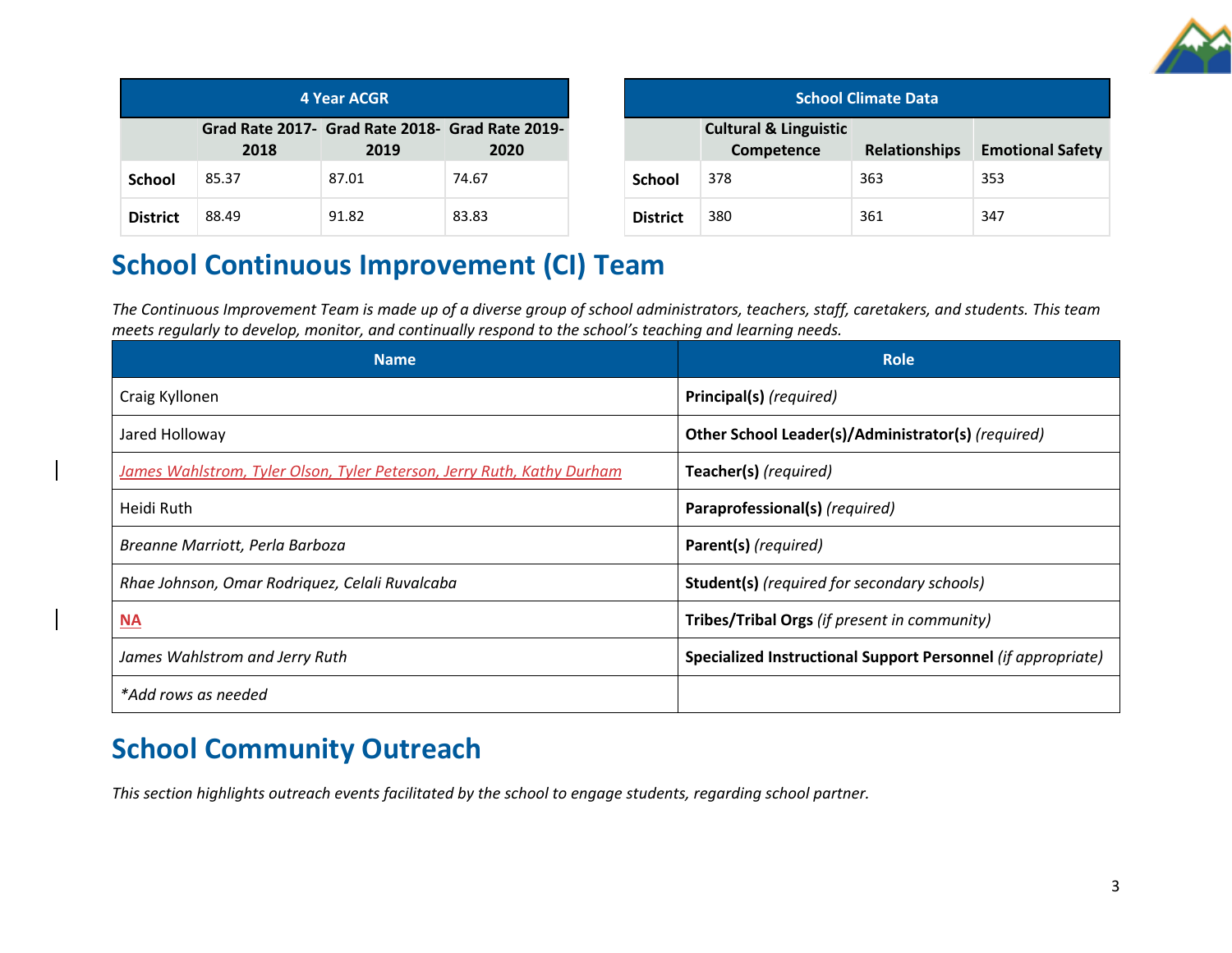

| <b>Outreach Event</b>                                                                    | <b>Date and Time</b>          | Number in<br><b>Attendance</b> | <b>Key Takeaways</b>                                                                                                                 |
|------------------------------------------------------------------------------------------|-------------------------------|--------------------------------|--------------------------------------------------------------------------------------------------------------------------------------|
| Event 2 – Connect Ed calls, personal phone calls, email invites                          | August 26th                   | 8                              | We need more stakeholder<br>involvement. The committee felt that<br>Covid Restrictions affected our ability<br>to get positive data. |
| Accreditation - Connect Ed calls, personal phone calls, email<br>invites                 | Dec 12, 2020                  | 24                             | <b>Parent Accreditation</b>                                                                                                          |
| Post Accreditation Conference - Connect Ed calls, personal<br>phone calls, email invites | March 13 <sup>th</sup> , 2021 | 26                             | Teacher meetings                                                                                                                     |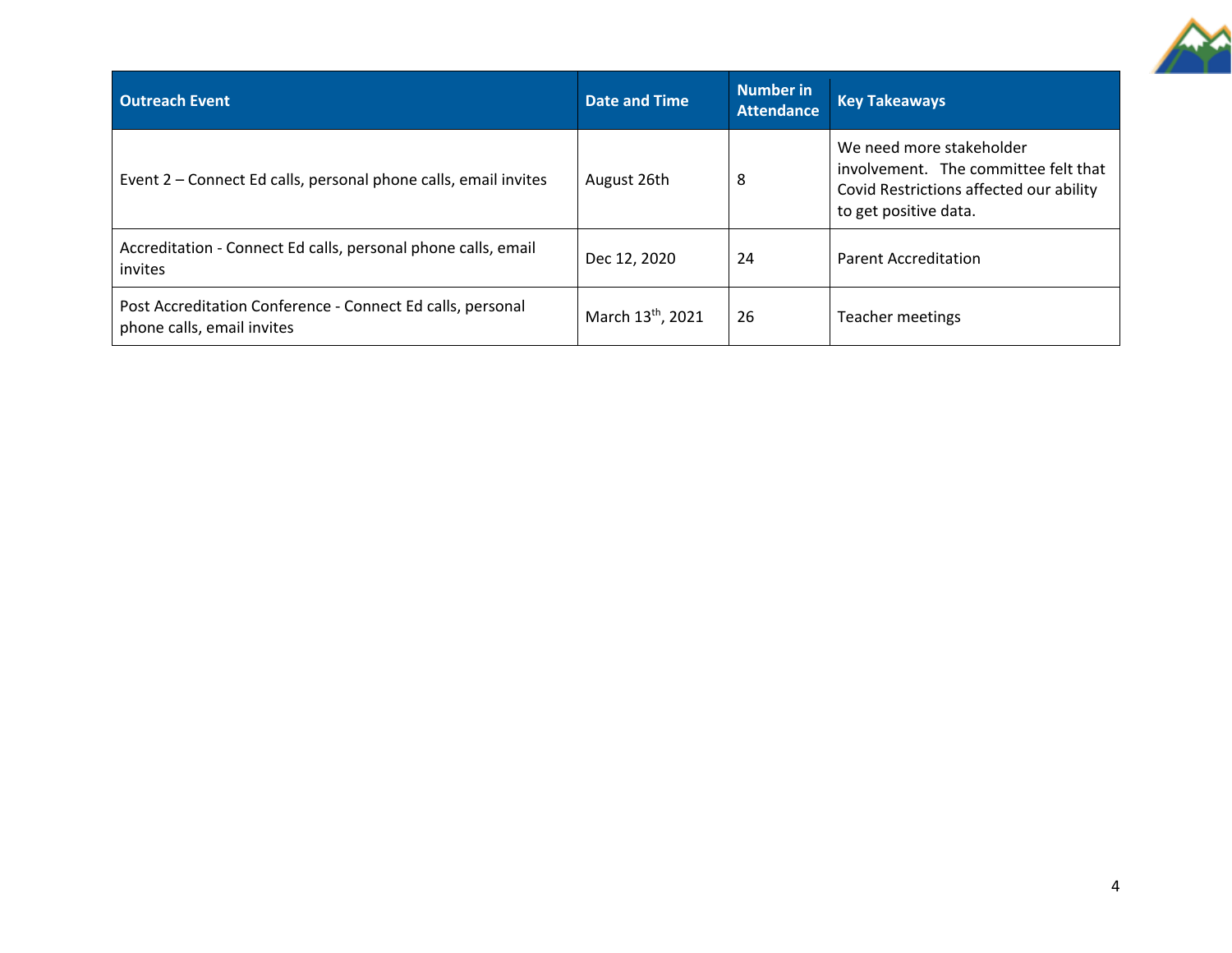

## **School Goals**

*The school goals were developed over a series of five events and included opportunities for teachers, parents, and students to share their experience and ideas for improvement. The tables on the following pages capture key aspects of the process the CI team engaged in during the creation of this plan.* 

## **Inquiry Area 1 - Student Success**

#### **Part A**

|                                       |                                                                                                                                                    | <b>Student Success</b>                                                                                                                                                                                                                          |                                                                                                                                      |  |  |
|---------------------------------------|----------------------------------------------------------------------------------------------------------------------------------------------------|-------------------------------------------------------------------------------------------------------------------------------------------------------------------------------------------------------------------------------------------------|--------------------------------------------------------------------------------------------------------------------------------------|--|--|
|                                       | <b>Student Performance</b>                                                                                                                         | <b>Social and Emotional Learning</b>                                                                                                                                                                                                            | <b>Access to Rigorous Texts and Tasks</b>                                                                                            |  |  |
| Data<br><b>Reviewed</b>               | Data has been somewhat hampered by<br>Covid. Traditionally Wida Testing, MAP<br>testing, ACT testing and EOC testing is<br>used for data analysis. | Students have found it difficult to<br>complete tasks once they become<br>challenging. WWHS has brought in<br>Character Strong and School Pulse as<br>well as RTI connections to support<br>students' struggle with perseverance.               | <b>NNRPD learning Walk Thursdays, CFG's</b><br>for bi-weekly learning. Preview<br>Wednesdays, Walk Through and debrief<br>Thursdays. |  |  |
| <b>Problem</b><br><b>Statement</b>    | WWHS currently graduates 84% of our students. Statewide graduation is 88%. We need to graduate more students.                                      |                                                                                                                                                                                                                                                 |                                                                                                                                      |  |  |
| <b>Critical Root</b><br><b>Causes</b> | medical or basic needs.                                                                                                                            | Poverty, attendance and perseverance have an effect on student learning. WWHS has a large chronically absent student<br>body. We have implemented a four-day school week to help offset Doctors' visits and students missing instruction due to |                                                                                                                                      |  |  |

#### **Part B**

| <b>Student Success</b>                                                                        |                                                                                      |  |  |  |
|-----------------------------------------------------------------------------------------------|--------------------------------------------------------------------------------------|--|--|--|
| School Goal: WWHS graduation rate to increase to 88% or above.                                | Aligned to Nevada's STIP Goal: All Students experience continued<br>academic growth. |  |  |  |
| Kagan Strategies. We will use CWT walk through Data. Kagan Strategies is a resource strategy. |                                                                                      |  |  |  |
| <b>Intended Outcomes: Insert after Event 4</b>                                                |                                                                                      |  |  |  |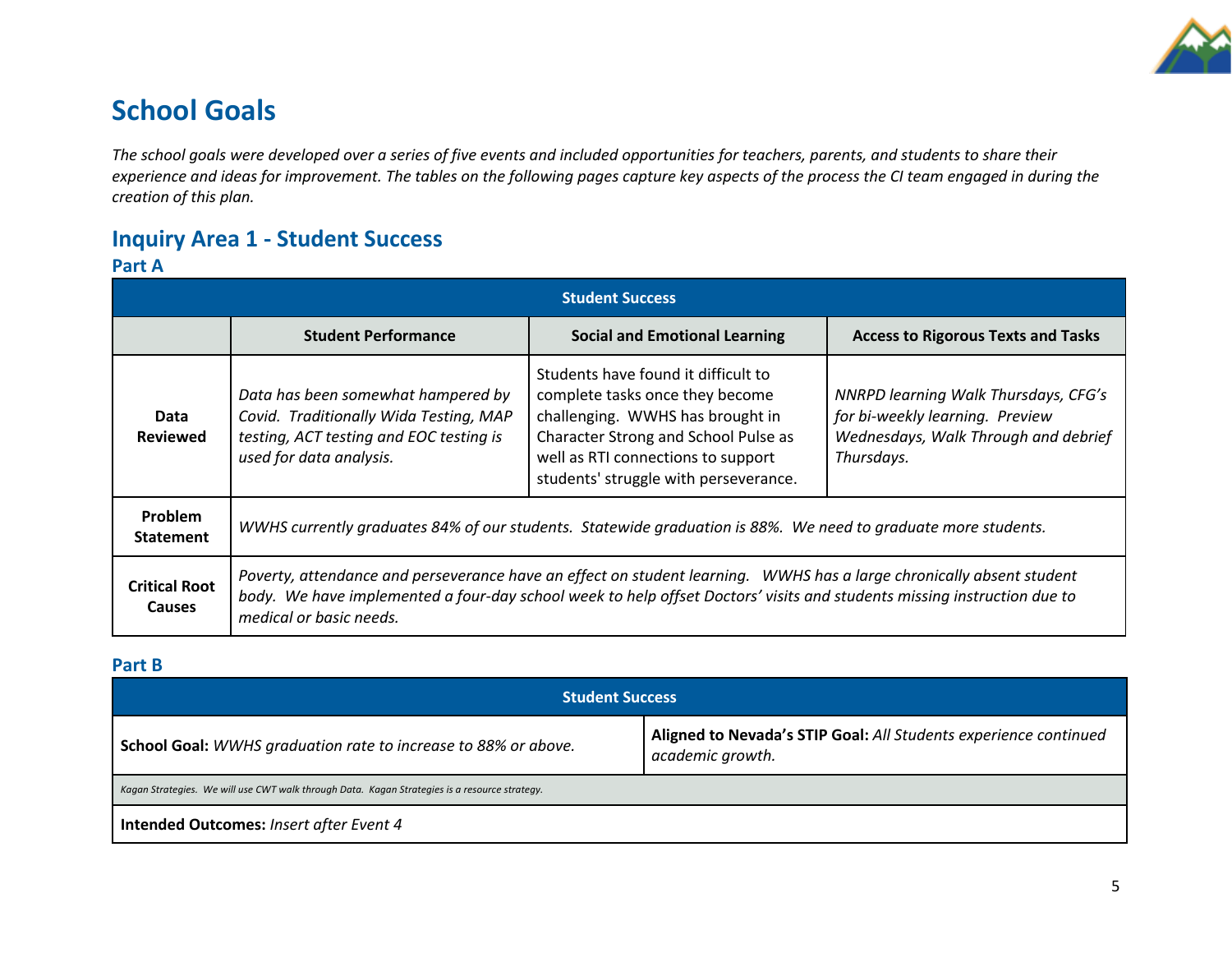

*Students working with the ELL/English teacher will receive an extra two hours of support on grade-level assignments every week. These students will show larger than avg. growth on progress monitoring measures. This will lead to increased success on grade level assignments.* 

**Action Steps:** *Insert during Event 5*

- *Identify timeline for hiring resource teacher in time for new teacher orientation. Hiring must occur no later than May 15<sup>th</sup>. We have reached out to foreign workers to help with hard to fill positions.*
- *Connect with the district HR department for recruitment and hiring support. Hiring and retention bonuses paid out of Title 1 funds.*
- *Identify specific students needing support. RTI placement -*
- *Kagan Conference - August 2021*

**Resources Needed:** *Insert during Event 5*

- *Recruitment and hiring plan Handshake, ECSD website, Outreach to colleges and universities, recruiters*
- *Differentiated math curriculum materials, pacing guide (in Event 5 folder)*
- *4,800 dollars for Kagan conference - Title 1 funds*

**Challenges to Tackle:** *Insert during Event 5*

- *Hiring a quality candidate on a short timeline*
- *Hiring quality candidates in Math, Science and SPED*
- *Hiring and retention bonus from Title 1 funds*
- *Reach outside of our comfort area to hire teachers.*

**Intended Outcomes:** *Raise our graduation rate to 88% or above* 

**Action Steps:** 

● *IncreaseIncreased schedule of events involving families learning more about current data levels, materials and technology resources.*

**Resources Needed: NNRPD walkthroughs. All certified teachers will participate each week in professional development opportunities. Support from NNRPD**

**Challenges to Tackle:** 

● *Chronic absenteeism. 9th grade credit deficiencies or students passing 6 credits or being credit sufficiency. % on Target* 

**Equity Supports. What, specifically, will we do to support the following student groups around this goal?**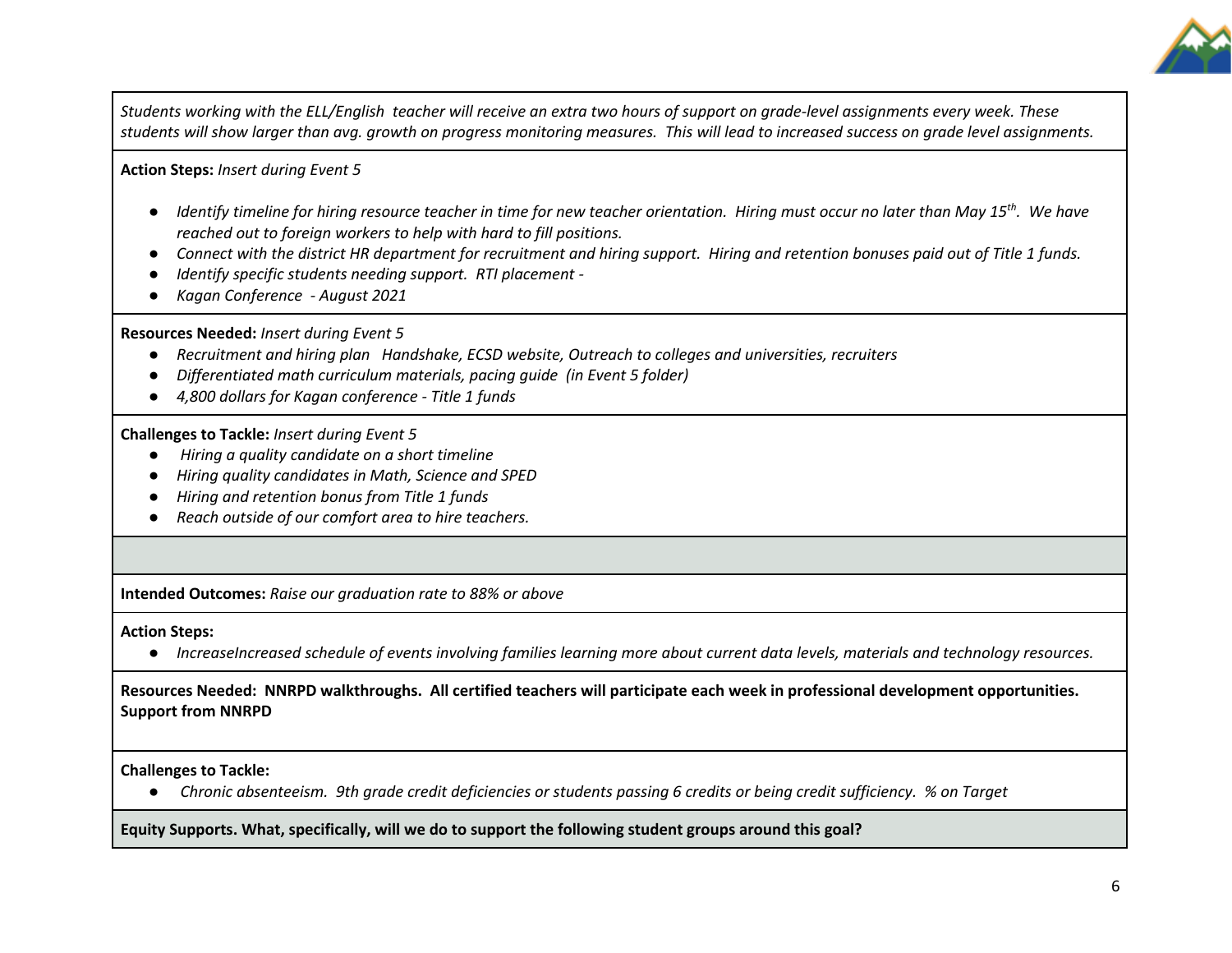

English Learners: *Ex. Use of home language in curriculum documents and instruction. ELL Support using Achieve 3000 to support language development* 

Foster/Homeless: Achieve 3000, I Ready, After School office Hours, RTI placement

Free and Reduced Lunch: Achieve 3000, I Ready, After School office Hours, RTI placement

Migrant: Achieve 3000, I Ready, After School office Hours, RTI placement

Racial/Ethnic Minorities: Track formative data across racial groups to measure if any disparities exist during intervention.

Students with IEPs: Achieve 3000, I Ready, After School office Hours, RTI placement. Support classes in Math and English as well as push in support in math.

### **Inquiry Area 2 - Adult Learning Culture**

#### **Part A**

|                                       | <b>Adult Learning Culture</b>                                                                                                                                                                                                                                                                                                                      |                                                                                   |                                                                                       |  |  |  |
|---------------------------------------|----------------------------------------------------------------------------------------------------------------------------------------------------------------------------------------------------------------------------------------------------------------------------------------------------------------------------------------------------|-----------------------------------------------------------------------------------|---------------------------------------------------------------------------------------|--|--|--|
|                                       | <b>Instructional Practice</b>                                                                                                                                                                                                                                                                                                                      | <b>Instructional Leadership</b>                                                   | <b>Systems and Structures that Support</b><br><b>Continuous Improvement</b>           |  |  |  |
| Data<br><b>Reviewed</b>               | CWT walk through Data, Learning walk<br>data with NNRPD & observation data.                                                                                                                                                                                                                                                                        | CWT, observation, evaluation, goal<br>setting, communication. Check-in<br>sheets. | CFG, RTI, Kagan, I-Ready, NNRPD<br>learning walks, Achieve 3000, student<br>discourse |  |  |  |
| Problem<br><b>Statement</b>           | We continue to work and build grade level instruction, the use of academic language and discourse. Currently WWHS finds<br>itself using intervention strategies in many classes due to low Lexile levels of incoming students. WWHS finds that many of our<br>students are coming in well behind grade level in Math as well as ready proficiency. |                                                                                   |                                                                                       |  |  |  |
| <b>Critical Root</b><br><b>Causes</b> | 5 to 10% of our students are grade level proficient upon entering WWHS. Poverty, low reading scores, feeder system<br>disruptions have caused learning disparity upon entering their Freshman year.                                                                                                                                                |                                                                                   |                                                                                       |  |  |  |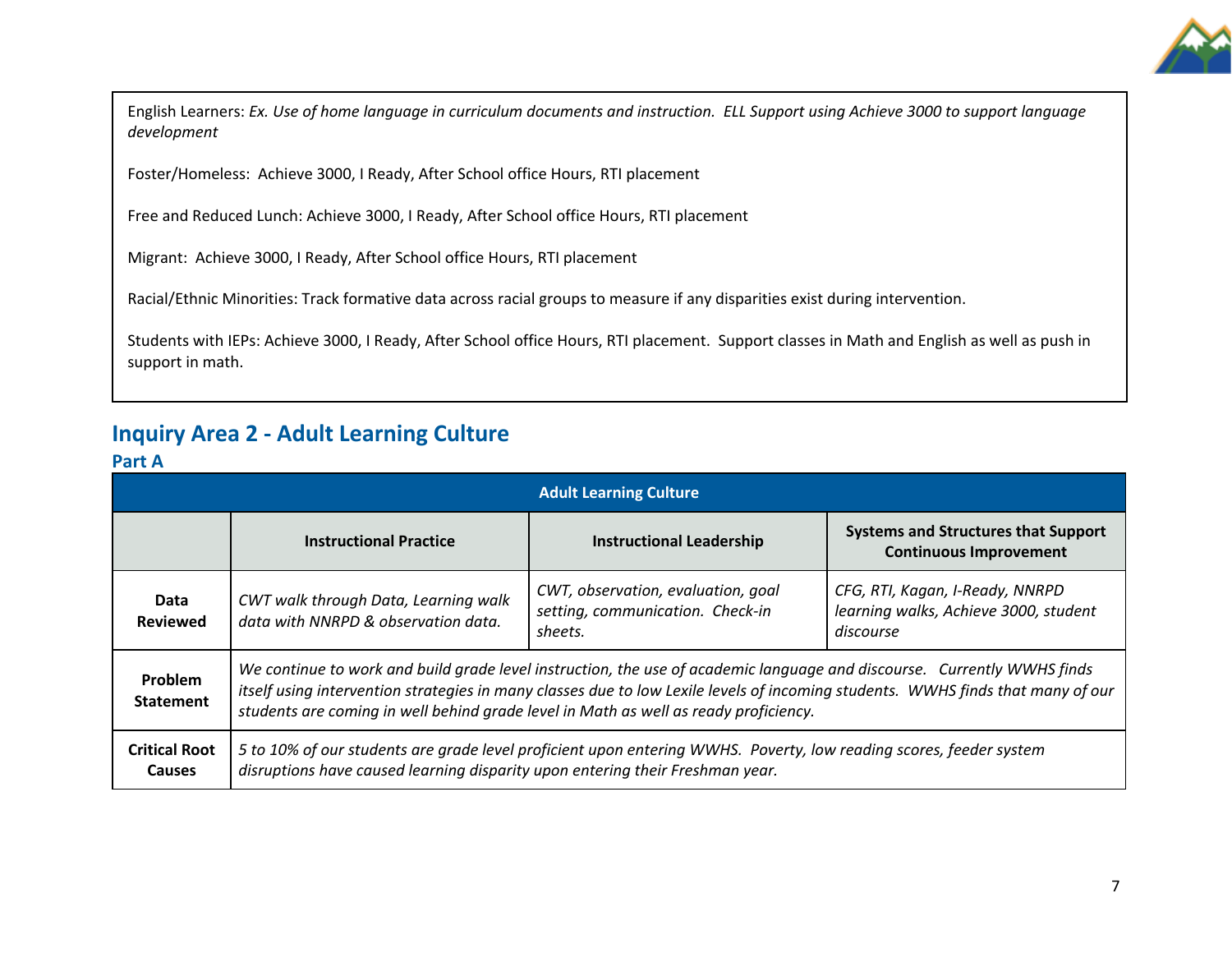

#### **Part B**

| <b>Adult Learning Culture</b>                                                                                                                                                                                                                 |                                                                                                                               |
|-----------------------------------------------------------------------------------------------------------------------------------------------------------------------------------------------------------------------------------------------|-------------------------------------------------------------------------------------------------------------------------------|
| <b>School goal:</b> Tier 1 Instruction Goal. Increase the use of Academic<br>language and grade level text and assignments as well as productive<br>student discourse. We would like to see 25% usage of grade level<br>assignments and texts | <b>STIP Connection:</b> All students graduate future-ready and globally<br>prepared for postsecondary success and civic life. |
|                                                                                                                                                                                                                                               |                                                                                                                               |

**Intended Outcomes:** *WWHS will increase the use of academic language and grade level text and assignments at least 25% of the time.* 

#### **Action Steps:**

- *Kagan Conference - August 2021.*
- *I Ready Training - August 2021*
- *Achieve 3000 Training - August 2021*
- *NNRPD Learning Walks - September 2021 to November 2021.*

#### **Resources Needed:**

- *Kagan Conference - 4800*
- *I Ready Training - 2,200*
- *Achieve 3000 - In house*
- *NNRPD support*

#### **Challenges to Tackle:**

● *WWHS has to balance learning interventions with grade level achievement and grade level acceleration.* 

#### **Intended Outcomes: We would like to see 25% usage of grade level assignments and texts.**

#### **Action Steps:**

- *Kagan Conference - August 2021.*
- *I Ready Training - August 2021*
- *Achieve 3000 Training - August 2021*
- *NNRPD Learning Walks - September 2021 to November 2021.*

#### **Resources Needed:**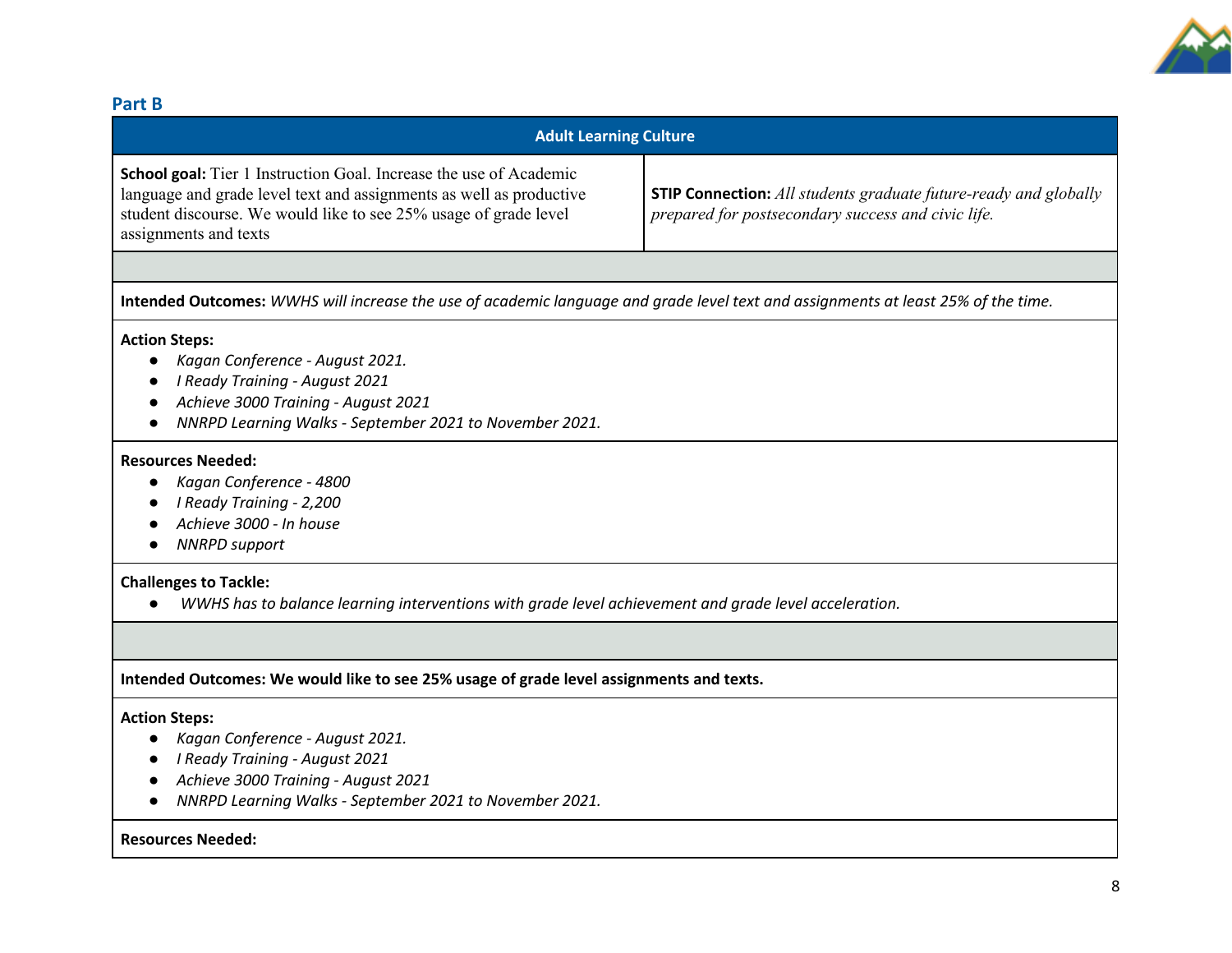

- *Kagan Conference - 4800*
- *I Ready Training - 2,200*
- *Achieve 3000 - In house*
- *NNRPD support*

#### **Challenges to Tackle:**

● *WWHS has to balance learning interventions with grade level achievement and grade level acceleration.* 

**Equity Supports. What, specifically, will we do to support the following student groups around this goal?**

English Learners: Achieve 3000 working with an ELL teacher. Ell pull out and push in.

Foster/Homeless: School Pulse for emotional and mental health support.

Free and Reduced Lunch: Advisory with RTI placing, parent/guardian phone calls, after school office hour support, Character strong with team building and SEL learning. School Pulse for emotional and mental health support.

Migrant:

Racial/Ethnic Minorities: Math and English support with Achieve 3000 and I-Ready, small group support in Advisory with SPED professionals. IEP support with parent/guardian meetings.

Students with IEPs: Small group support in Advisory with SPED professionals. IEP support with parent/guardian meetings.

### **Inquiry Area 3 - Connectedness**

#### **Part A**

|                         |                                                                                        | <b>Connectedness</b>                                                 |                                                                                                                                          |
|-------------------------|----------------------------------------------------------------------------------------|----------------------------------------------------------------------|------------------------------------------------------------------------------------------------------------------------------------------|
|                         | <b>Student</b>                                                                         | <b>Staff</b>                                                         | <b>Family &amp; Community Engagement</b>                                                                                                 |
| Data<br><b>Reviewed</b> | NVSCS - yearly. School Pulse quarterly,<br>Character Strong feedback, RTI<br>feedback. | CWT's, Learning walks with NNRPD,<br>observation and evaluation data | Involvement in Parent teacher<br>conferences, Open House Involvement,<br>activity involvement, staffing<br>involvement, volunteer hours. |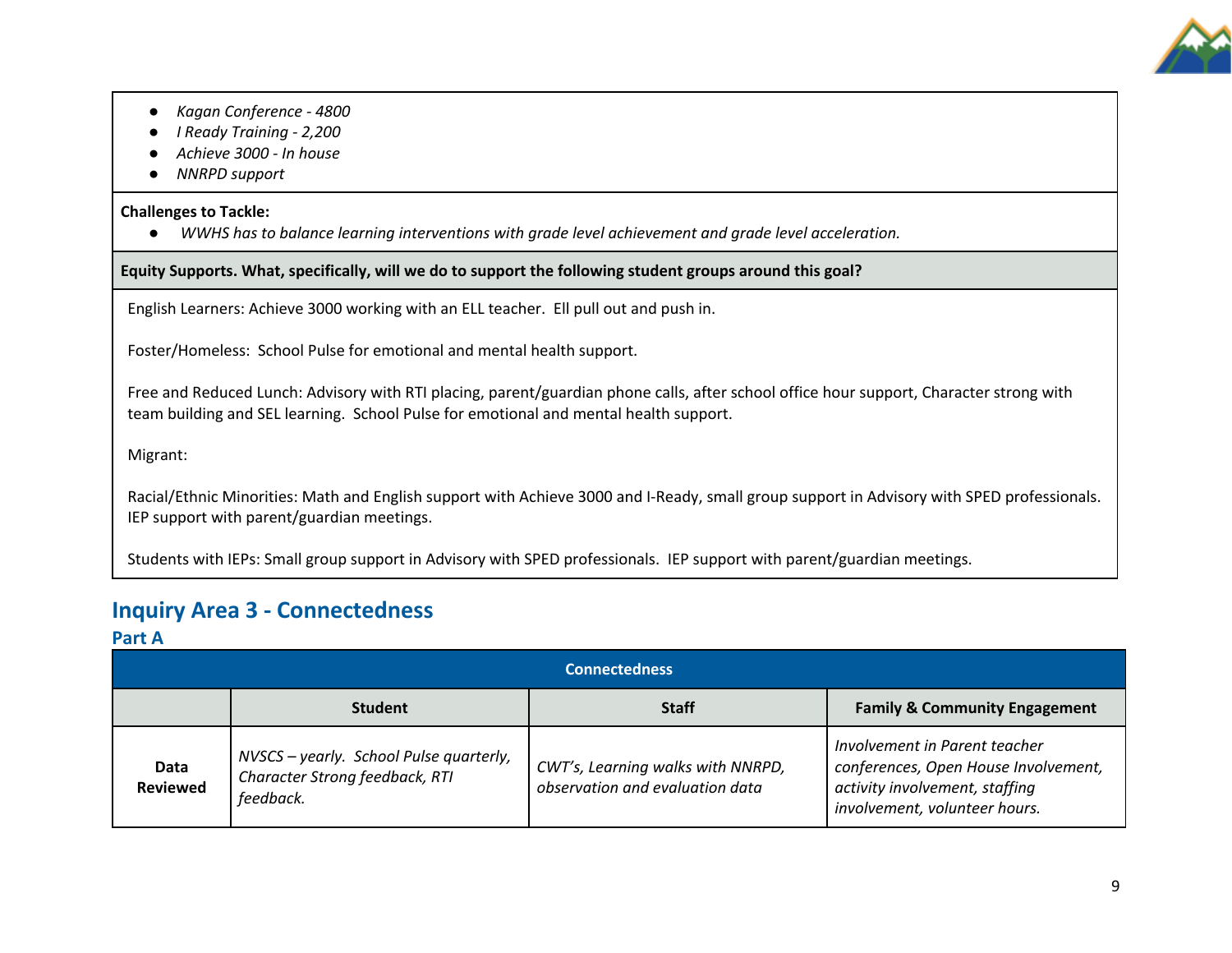

| Problem              | Students at WWHS have shown through our NVSCS that 35% of students find it difficult when things get challenging. One     |
|----------------------|---------------------------------------------------------------------------------------------------------------------------|
| <b>Statement</b>     | area that poverty affects students is through an increase in absenteeism which WWHS has 22.1% chronic absenteeism.        |
| <b>Critical Root</b> | Poverty, supporting the family whether working or babysitting. Many families take students with them when they travel out |
| <b>Causes</b>        | of town, out of state or out of country.                                                                                  |

#### **Part B**

| <b>Connectedness</b>                                                                                                                                                                                                                              |                                                                              |  |  |
|---------------------------------------------------------------------------------------------------------------------------------------------------------------------------------------------------------------------------------------------------|------------------------------------------------------------------------------|--|--|
| Students at WWHS have shown through our NVSCS that 35% of students<br>find it difficult when things get challenging. One area that poverty affects<br>students is through an increase in absenteeism which WWHS has 22.1%<br>chronic absenteeism. | <b>STIP Connection:</b> All students experience continued academic<br>growth |  |  |

**Intended Outcomes:** *Students will increase their ability to get through something even when they feel frustrated with an increase of 10% based on the NVSCEL Survey.* 

#### **Action Steps:**

- *Character Strong - Training in January of 2022.*
- *Implemented Character strong in August of 2021.*
- *Implemented School Pulse in August of 2021.*
- *School Pulse Assembly and kick off in August 2021.*

#### **Resources Needed:**

● *School Pulse - 3000 dollars - Grant Funding - NGM and Cares Act funds*

#### **Challenges to Tackle:**

● *Students at WWHS based on family history and poverty often find it difficult to overcome obstacles and to persevere when things are difficult.* 

**Intended Outcomes:** *Students will increase their ability to get through something even when they feel frustrated with an increase of 10% based on the NVSCEL Survey.*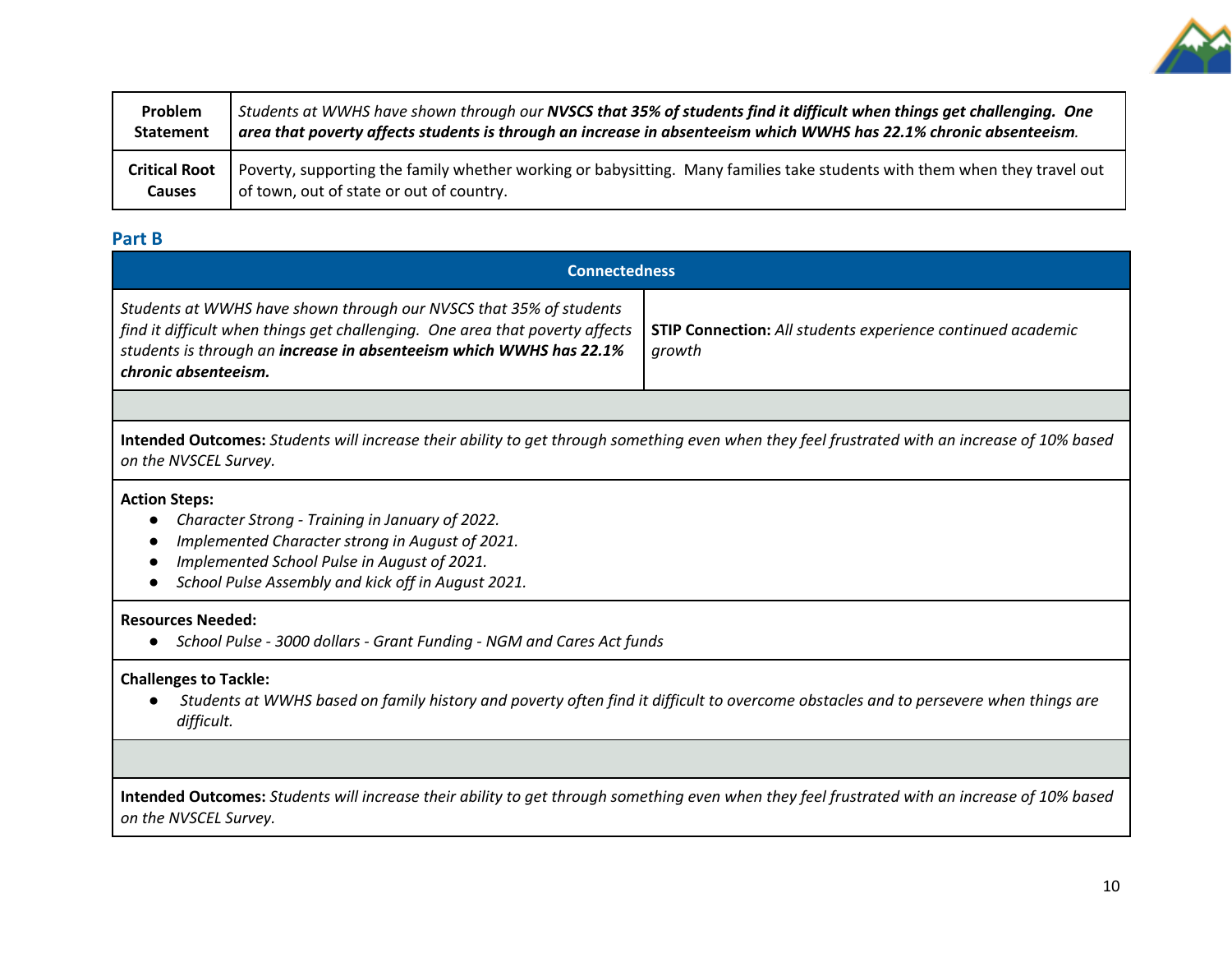

#### **Action Steps:**

- *Character Strong - Training in January of 2022.*
- *Implemented Character strong in August of 2021.*
- *Implemented School Pulse in August of 2021.*
- *School Pulse Assembly and kick off in August 2021.*

#### **Resources Needed:**

● *School Pulse - 3000 dollars - Grant Funding - NGM and Cares Act funds*

#### **Challenges to Tackle:**

● *Challenges will be overcoming lifetime learning of students that are economically disadvantaged.* 

#### **Equity Supports. What, specifically, will we do to support the following student groups around this goal?**

English Learners: Achieve 3000 working with an ELL teacher. Ell pull out and push in.

Foster/Homeless: School Pulse for emotional and mental health support.

Free and Reduced Lunch: Advisory with RTI placing, parent/guardian phone calls, after school office hour support, Character strong with team building and SEL learning. School Pulse for emotional and mental health support.

Migrant:

Racial/Ethnic Minorities: Math and English support with Achieve 3000 and I-Ready, small group support in Advisory with SPED professionals. IEP support with parent/guardian meetings.

Students with IEPs: Small group support in Advisory with SPED professionals. IEP support with parent/guardian meetings.

### **COORDINATION OF FUNDS TO SUPPORT THE PLAN WITH OTHER PROGRAMS**

| <b>Funding Source</b>        | <b>Amount Received for Current</b><br><b>School Year</b> | Purpose(s) for which funds are<br>used | <b>Applicable Goal(s)</b> |
|------------------------------|----------------------------------------------------------|----------------------------------------|---------------------------|
| <b>Insert during Event 5</b> | Insert during Event 5                                    | <b>Insert during Event 5</b>           | Insert during Event 5     |